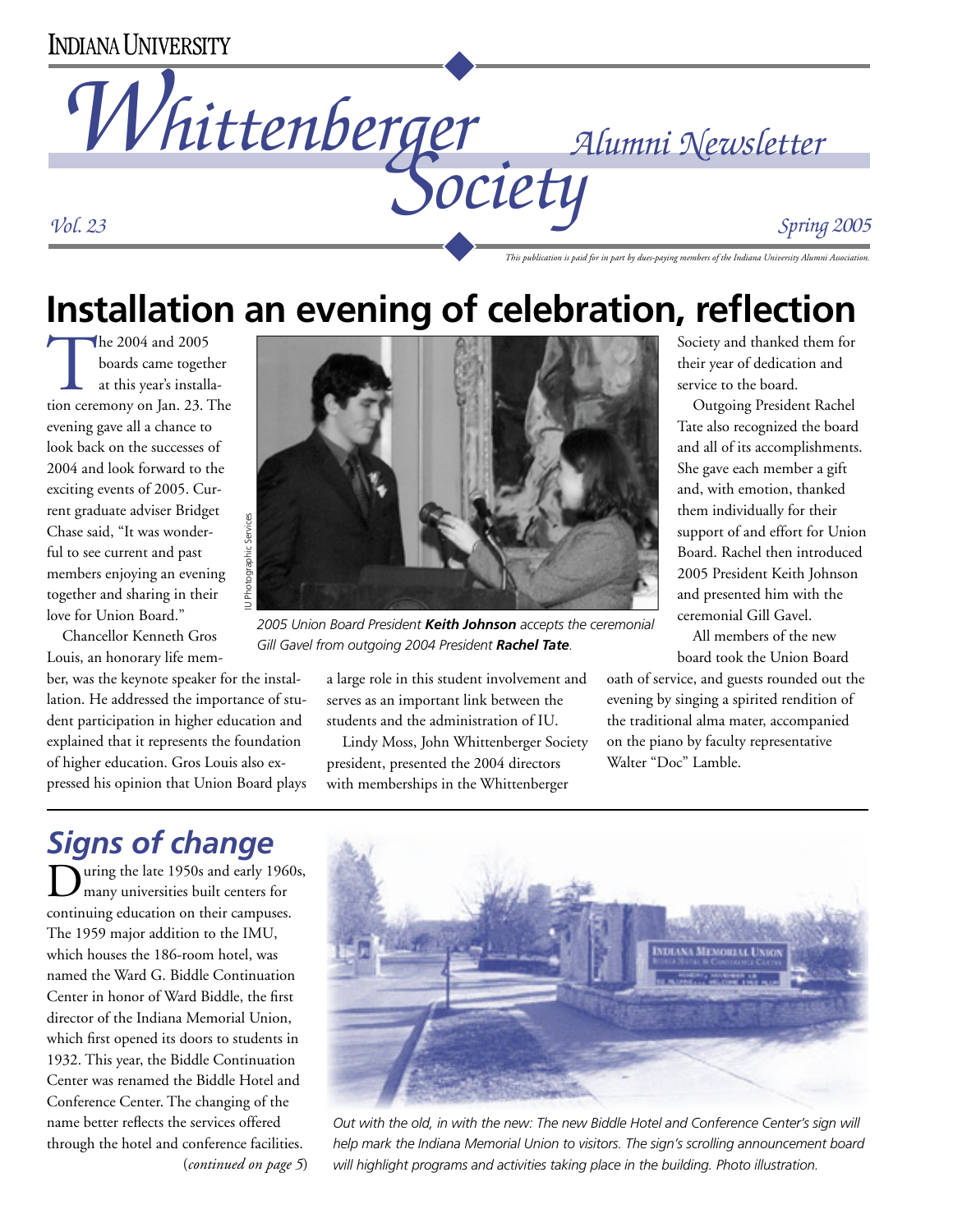*Dear Union Board Alumni,*<br>
Thank you for your continued support of our Thank you for your continued support of our<br>
organization. The more I learn of the Whittenberger Society's efforts and dedication to provide for current Union Board members, the more I am impressed and grateful. Your legacy of hard work and top-notch programming is exciting to preserve. Union Board maintains an inviting atmosphere that stems from committee member involvement and service. When I was introduced to the Union Board office last year, I was attracted to the passionate an<sup>d</sup> caring community.

As we wrap up an exciting year of programs, <sup>I</sup> am proud to update you on what has been going<br>on for Union Board at IU. The 2004 board was



on for Union Board at IU. The 2004 board was<br>a group of talented and welcoming leaders that provided an incredible range of events. Some of<br>a group of talented and welcoming leaders that provided an incredible range of eve their accomplishments include a lecture by Cornel West, who is a Princeton professor, theologian, activist, and prolific author; a performance by ultra-popular comedian Dave Chappelle; the Coquette fashion show; the Little 500 Step Down; an extremely successful IU Poker Tournament; and concerts by Howie Day, Nickel Creek, Incubus, and String Cheese Incident. An impressive student-run production of *Man of La Mancha* came to life from the Celebrate the Arts committee. Also, the annual CD featuring local artists, *Live from Bloomington*, raised more than \$1,300 an<sup>d</sup> 9,600 pounds of food for the Hoosier Hills Food Bank. ed to the Union Board services and the total services and the passionate and services and strip of policial coming leaders that provided an incredible range of events. So coming leaders that provided an incredible range of

The 2005 board looks forward to building upon the success of these great programs and con-

tinuing to broaden the horizons of students through challenging, fun, and well-planned events. Please remain active and involved alumni in any way that you can. I would love insight and advice

from any of you, and I encourage you to contact the office or e-mail me at ubpres@indiana.edu.

Sincerely,

2

Keith Johnson President, 2005 Indiana Memorial Union Board

#### Remember to vote in the IU alumni trustee election

*Ballots will be mailed to graduates in May and must be returned by the end of*  June. For information about the candidates, see your May/June issue of Indiana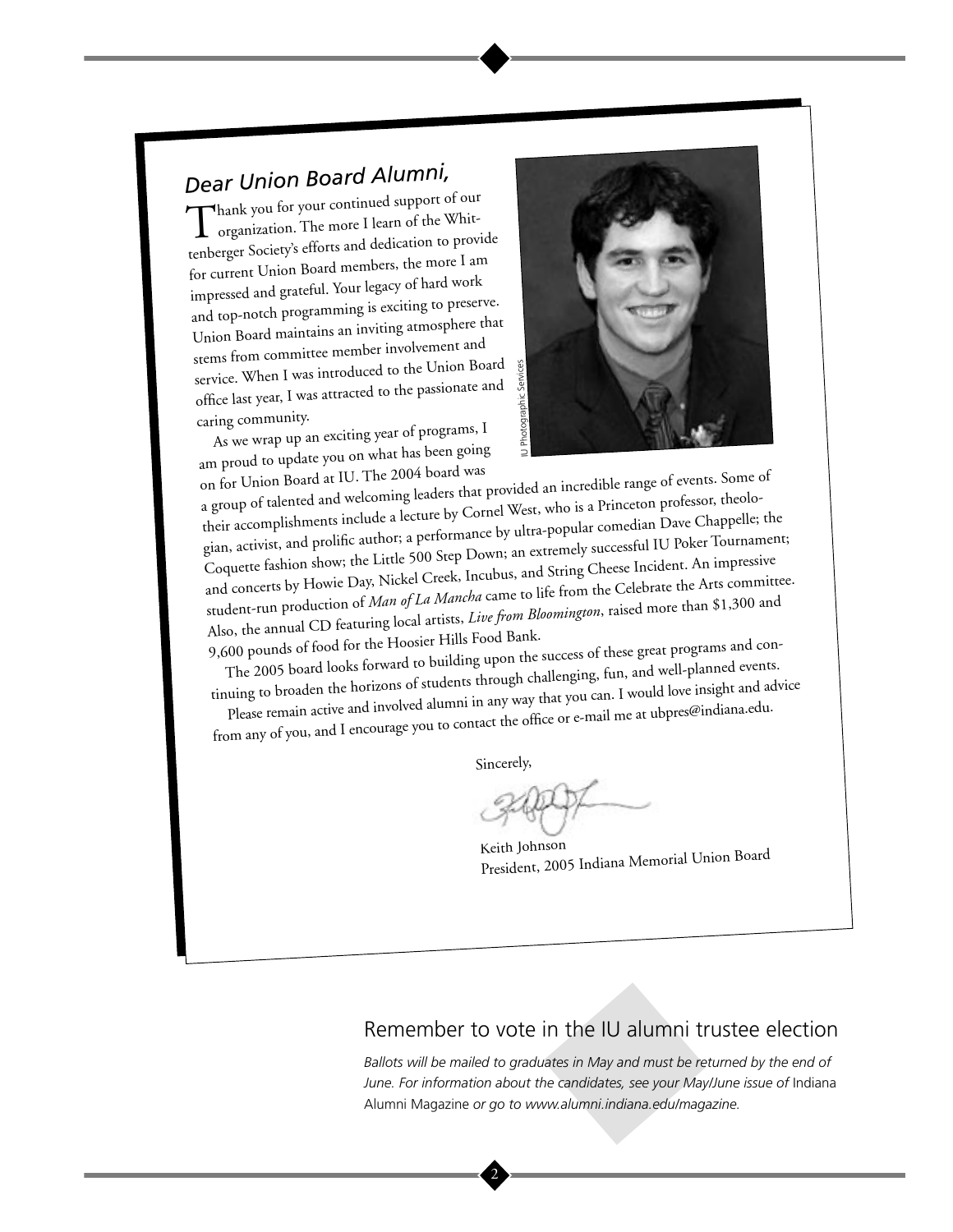## *Reflections on a new beginning*

*When the opportunity came for me to serve Indiana University, my personal ambitions became ambitions for the university's greatness … including the wish that every student, undergraduate and graduate, could enjoy as exciting an experience as I had.*

— *Herman B Wells*

#### *Dear Alumni,*

 $\int_{\text{blessed with a f.iLill}}^{\text{could not have said it better myself:} \text{While I have been}}$ **I** blessed with a fulfilling career at several other universities<br>since completing my graduate studies at IU, the greatness<br>of Indiana University and the IMU have always been apsince completing my graduate studies at IU, the greatness of Indiana University and the IMU have always been apparent to me. I had such a rich experience in Bloomington that I am honored to return to make my own contributions



to the legacies of Herman B Wells, Harold Jordan, Dick Blackburn, Winston Shindell, and so many<br>others.

My personal story is deeply entwined with Indiana University. So much so, that perhaps some additional information will help explain my affection for this place. Besides me, IU counts among its<br>graduates my father, sister, brother-in-law, and wife. My may be also that I counts among its graduates my father, sister, brother-in-law, and wife. My maternal grandmother was born and lived in Bloomington. Early in her career, my mother taught school in Ellettsville. And, like so many other students — I met my wife at a student organization meeting in the IMU! Allison and I are the proud parents of a member of the next Hoosier generation, Cailey, who has already started her own IU memories in this past December's ballet production of *The Nutcracker*. This has indeed been a wonder-<br>ful homecoming! Exercise of the generator, Indiana Memorial Union<br>
Exercise of the greatness<br>
ve always been applies the diversity of the greatness<br>
ve always been applies to the greatness<br>
by own contributions<br>
old Jordan, Dick Blackbur

During my first months in this new role, I have been asked countless times what my vision is for the Indiana Memorial Union. As we approach our 100th anniversary, my vision — simply and boldly put — is to protect the core values of this outstanding organization and to lay a foundation for the next century of service to the Indiana University family. Most of my first months here have been spent listening, observing and learning about what others have experienced with, and hope for, the IMU. My <sup>p</sup>ledge is to create this future in partnership with others: students, faculty, staff, alumni, and friends. The IMU story is long and beautiful, and I am delighted to be writing the next chapter of this story with you.

Please let me know if you have thoughts along the way. I look forward to hearing from you, and I appreciate your involvement and support.

Sincerely,

3

Loren Rullman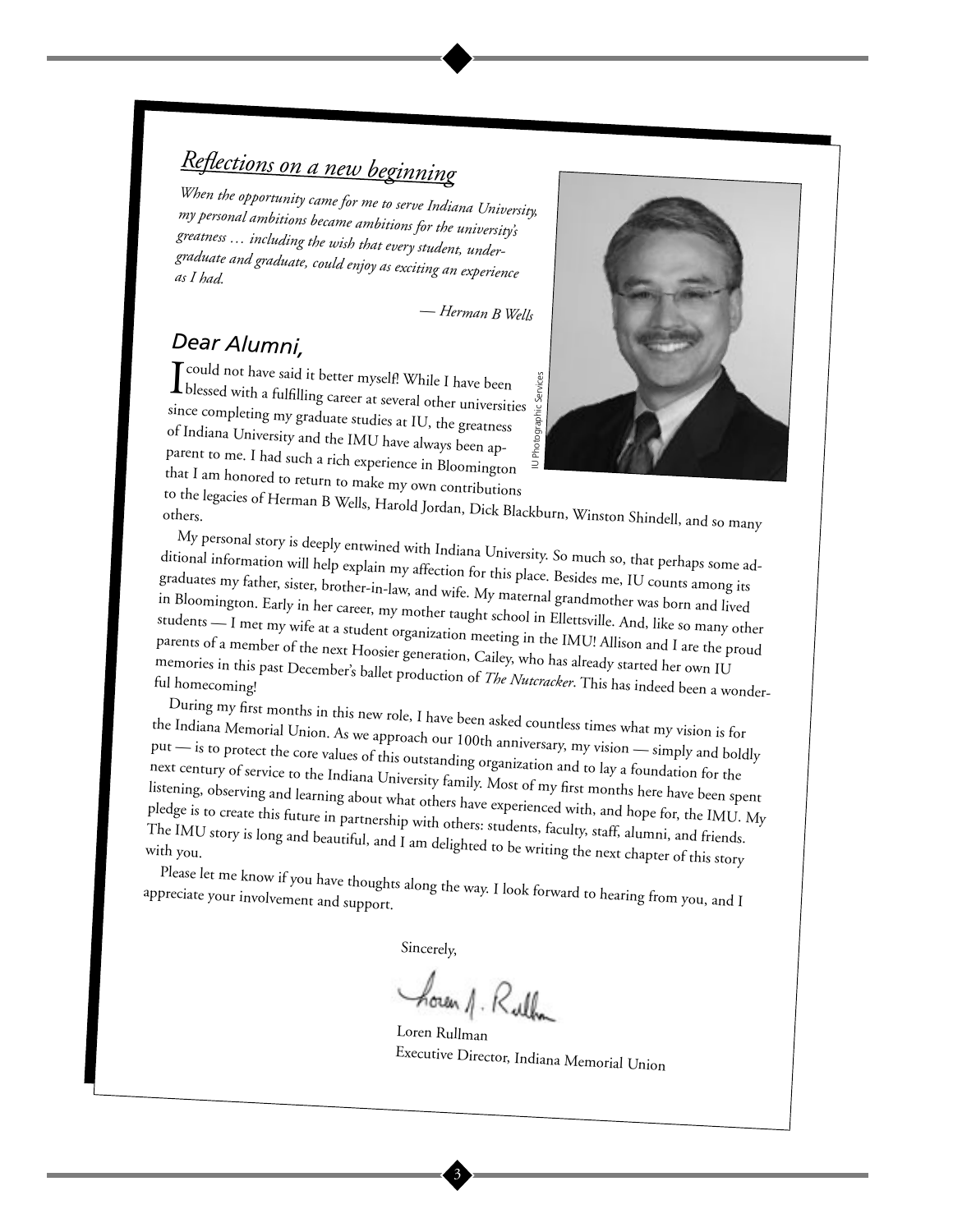

*2005 board — Standing, from left: Kera McElvain, program coordinator; Allen Andreas, debates and issues; Stephan Jerabek, campus*  community; Brad Allen, marketing; Ty Krause, concerts; Cody Bell, vice president for programming; David Dawson II, major attractions; *Robert Ritchie, comedy; Walter Lamble, alumni representative; Adam Levy, vice president for membership; Loren Rullman, IMU executive director; Corbin Smyth, IMU assistant director for activities and events; Susan Ashe, program coordinator. Seated, from left: Dorian Clark, bridging the gap; Kenn Cooper, outreach; Ami Holthouse, public relations; Elizabeth Roby, club concerts; Keith Johnson, president; Kathleen Gettelfinger, lectures; Lana Kleyman, concerts; Dean Richard McKaig, administrative representative; Atticus Westerfeld, films.*

### **2005 board bonds during annual retreat**

The 2005 Malkin Retreat got off to a great start as the 16 enthusiastic new directors<br>headed off to Waycross, armed with brand-new binders and artfully decorated clipboards, ready to get acquainted with one another, Union Board, and rules of order.

They participated in several icebreakers and set expectations for themselves as individuals and as a board. Then the real group bonding began. As the directors found a playground ball and taped down a four-square court in the corner of the room, the favorite icebreaker of the weekend began. The endless games of four-square served as comic relief and a source of energy for the rest of the retreat.

Saturday began with more planning and brainstorming, as well as a session led by Loren Rullman, the executive director of the IMU, who was gracious enough to spend the entire weekend with the board at Waycross. The directors spent the rest of the day getting familiar with planning programs, understanding budgets, and acting out the history of the Union Board through a four-act musical written and choreographed by the directors themselves. The long day of activity closed with the election of officers and selection of committees. After deciding on a few changes to last year's formula, namely adding campus community, outreach, public relations, and debates and issues, the directors left the couches and headed back to the four-square court.

With the positions determined, the board spent Sunday morning practicing for their first board meeting and planning the Spring Callout Meeting. After a short closing activity, everyone was back on the buses headed for the IMU. The directors were excited and ready for their term as the 2005 Indiana Memorial Union Board of Directors.

#### 2005 Mission Statement

We, the 2005 Indiana Memorial Union Board of Directors, are here, first and foremost, to serve the student body. Our primary goal shall be to provide educational and diverse entertainment in an effort to assist the development of a community comprised of well-rounded individuals.

Furthermore, Union Board shall aid in the enlightenment of students to the possibilities of active and meaningful leadership roles on campus.

By following an ethos which values honesty, compassion, diligence, and fiduciary responsibility, we will continue to build upon the legacy of the Indiana Memorial Union.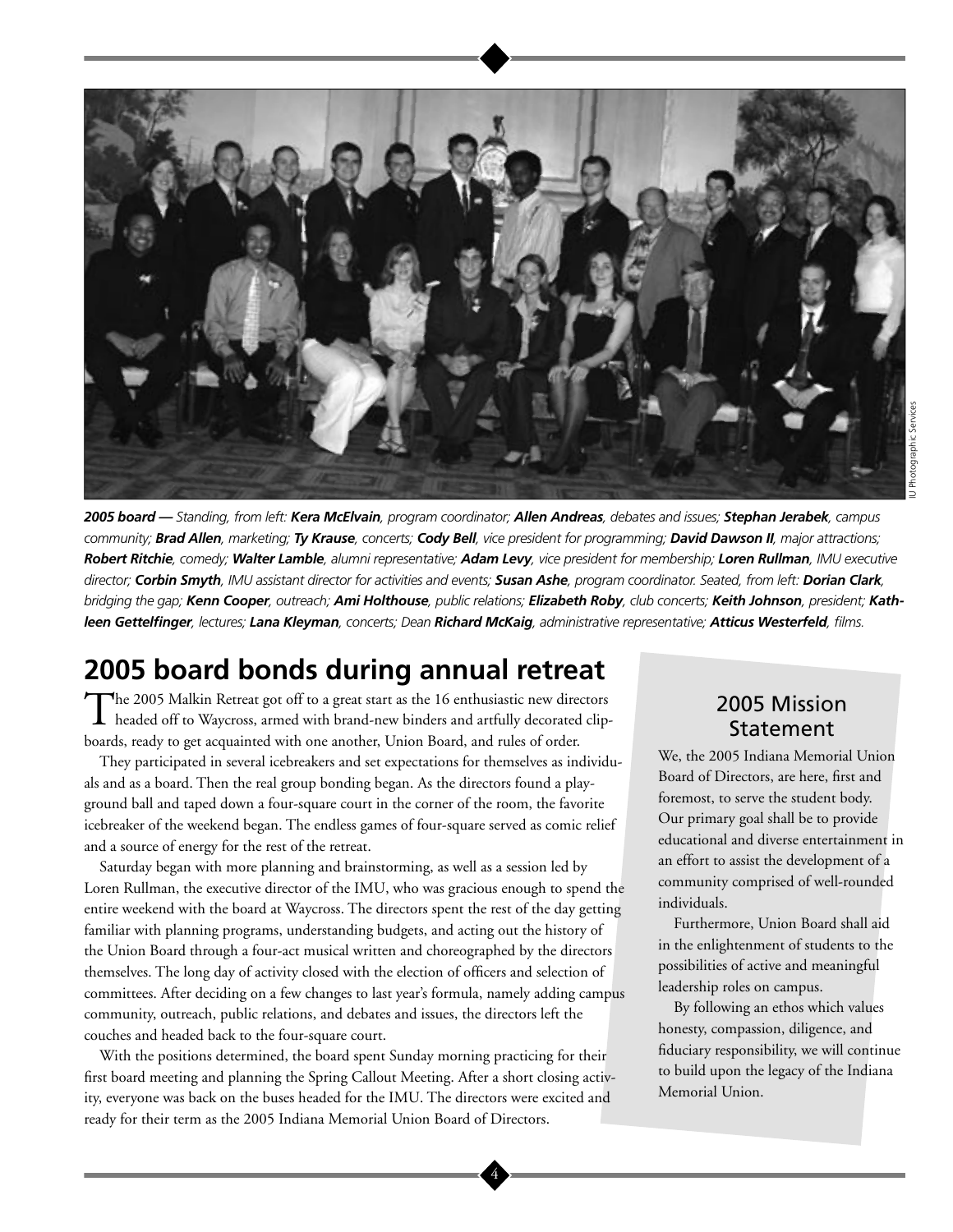# **New advisers bring fresh ideas, fun to UB office**

 $\sum_{\text{shear}}$  s of July 2004, Union Board has<br>been benefiting from the leader-<br>ship and ideas of two new progra been benefiting from the leader-**L**ship and ideas of two new program coordinators, Kera McElvain and Susan Ashe.

Kera joins us fresh from a master's program at Illinois State University, where she worked for the Office of Student Life and as the house director for Sigma Sigma  $\frac{a}{2}$ Sigma sorority. She has enjoyed her time thus far with the board and es-



*Kera McElvain*

pecially liked the "Opening Up the House" event held Sept. 18, 2004, because it combined the efforts of all the committees

to create an excellent program. She also appreciates the many resources available to Union Board, including the support, space, and equipment available through the worldrenowned Indiana Memorial Union. IU Photographic Services

Hailing from Sheffield, Ala., Susan arrived in Bloomington by way of Tennessee, where she attended Rhodes College, and Los Angeles,

where she worked for a talent agency. In the spring of 2001,

she realized her ultimate job would be to help students broaden their horizons through entertainment. After completing the higher education and student affairs

5

master's program at IU, Susan is doing just that, as a program coordinator.



*Susan Ashe*

Also providing support and guidance to Union Board are graduate student advisers Bridget Chase, Ramon Hill, and Sara Lane. Bridget and Ramon are both in their first year of the master's program. Bridget comes to the IMU most recently from Colorado, while Ramon joins IU from North Carolina. This

is Sara's second and final year as a Union Board adviser. She plans to wed in December and is currently in the middle of the job search process. Their help and dedication to the board are greatly appreciated by Union Board and the IMU.

# *New executive director glad to be back 'home' in Bloomington*

Indiana Memorial Union executive director Loren Rullman found himself on familiar turf when he assumed his new role<br>the Union, succeeding Wington SL: Ligarity has new role at the Union, succeeding Winston Shindell, who gracefully served as director for 23 years. Loren began his student affairs career at the IMU 16 years ago, while he was purusing a master's degree in higher education and student affairs. He actually met his wife, Allison, at a student organization meeting at the IMU. She and Loren were very happy to move back to Bloomington with their 8-year-old daughter, Cailey. Before coming back to Indiana, Loren also worked for Southeast Missouri State and the University of Michigan, where he was the director of university unions. versity,<br>
e worked for<br>
e of Student<br>
as the house<br>
or Sigma Sigma  $\frac{2}{3}$ <br>
rority. She has<br>
her time thus<br>
he board and es-<br>
ked the "Opening Up the H<br>
d Sept. 18, 2004, because it<br>
the efforts of all the comm<br>
the Boar

Loren's first year as executive director of the IMU has proven very successful. He has spent much of his first year here building relationships within and outside of the IMU and gathering information to make informed decisions about the direction and goals of the IMU. Students and staff have enjoyed working with Loren<br>in this new role and look forward to continued success and growt<br>with him through the IMIT in this new role and look forward to continued success and growth

#### **Signs of change**

(*continued from page 1*)

These services support the Indiana Memorial Union mission as the conference center for the Bloomington campus as we reach out to our campus and corporate partners in meeting their conference needs.

The new name necessitated a new sign for the IMU. The old sign holds a special place in the hearts of many IMU patrons, and it will be kept in the IMU as an icon of the building and its rich history. The new sign was finalized in March 2005 and represents the high quality of service and products found in the Biddle Hotel and Conference Center and the IMU as a whole.

#### We want to hear from you

*Use the coupon on the back page to send us your news, and we'll publish it in a future issue of IU's* Whittenberger Society Alumni Newsletter*. Respond today!*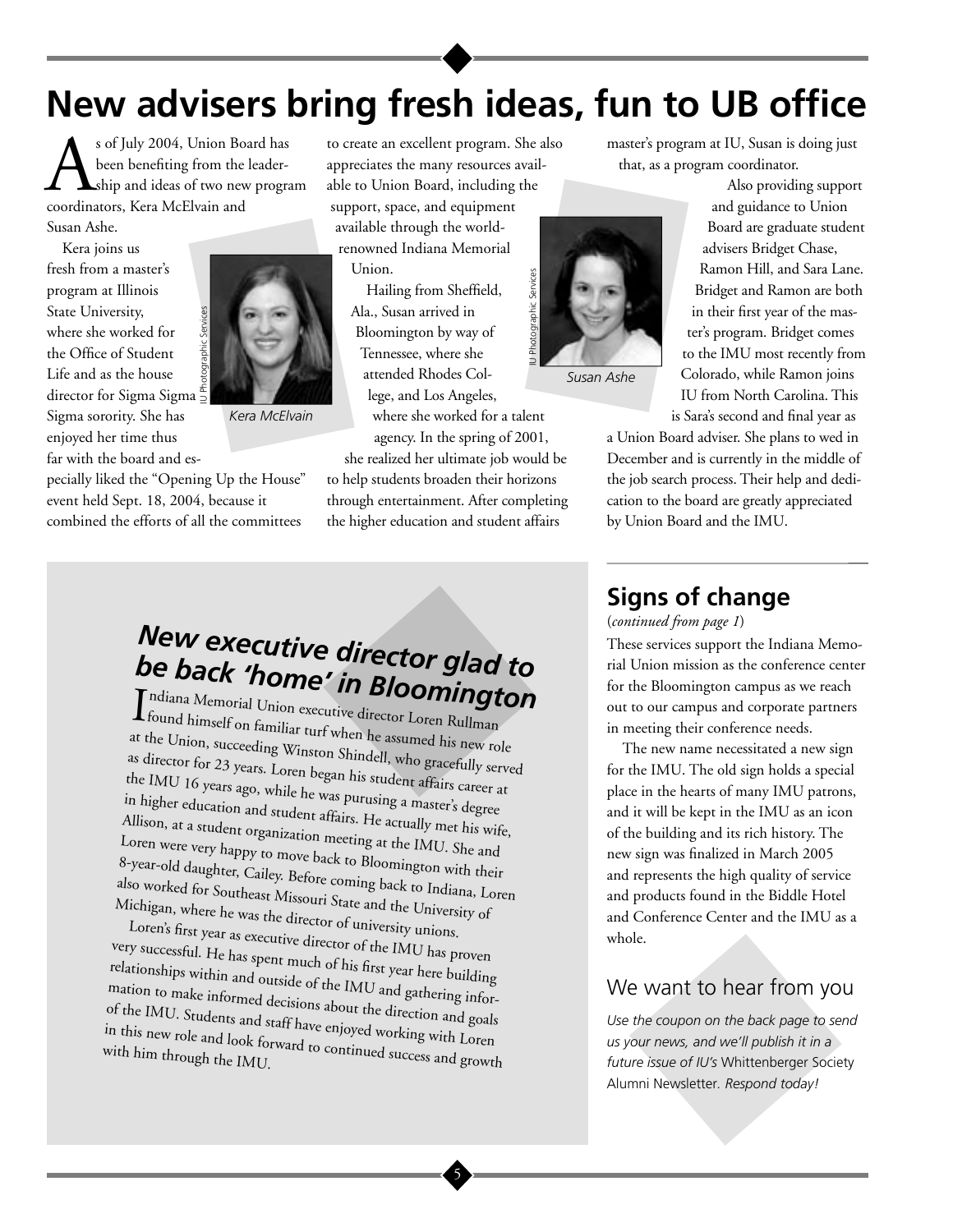### **Scholarships awarded for student dedication, excellence**

lation banquet, many director<br>from the 2004 board were ho lation banquet, many directors from the 2004 board were honored for their hard work and dedication to the IMU and campus. Union Board Alumni Scholarships were given to marketing director Sarah O'Brien, concerts director April Lewandowski, and bridging the gap director Eboni Gatlin. These students were recognized specifically for their accomplishments with Union Board and in the classroom. Two Claude Rich Scholarships were awarded, one to Live from Bloomington director Mark Hajduk and one to IU After Hours director David Dawson II. These scholarships are funded from the Claude Rich Open Golf Tournament held each February. The Milton "Josh" Fineberg Scholarship was awarded to comedy director Cody Bell and is funded by the Milton Fineberg (UB 1955–56) Endowment.

Rosemary V. Tanner Scholarships were awarded to Markeyta Martin and Rachel Tate. This award is given to the most outstanding women directors of the Indiana Memorial Union Board, exemplifying inspired leadership and enthusiastic support for the goals of the Union Board and the Indiana Memorial Union. This award is provided annually by the Rosemary V. Tanner (UB 1955–56) Endowment. Rosemary was at the banquet with her husband to present the awards to Markeyta and Rachel and to help welcome the 2005 board of directors. Congratulations go to this year's scholarship recipients!



*After the installation banquet, scholarship provider Rosemary V. Tanner (UB 1955–56) visits with award winners Rachel Tate, left, 2004 board president, and Markeyta Martin, expanding horizons committee.*



*Scholarship recipients, from left, Eboni Gatlin, bridging the gap; Cody Bell, comedy; an<sup>d</sup>David Dawson II, IU after hours, exemplify hard work and dedication to their studies and Union Board.*

6

#### Your membership *matters*

*Your IU Alumni Association membership dues support Indiana University through programs that provide scholarships, Commencement ceremonies, student recruitment efforts, and student leadership programs.*

#### Join or renew today!

*To join the IUAA, renew your annual membership, upgrade your annual membership to life membership, or buy a gift membership for someone you love*

- *Call* (800) 824-3044 *and apply over the phone;*
- *E-mail* iuaamemb@indiana.edu*; or*
- *Visit us online at* www.alumni.indiana.edu*.*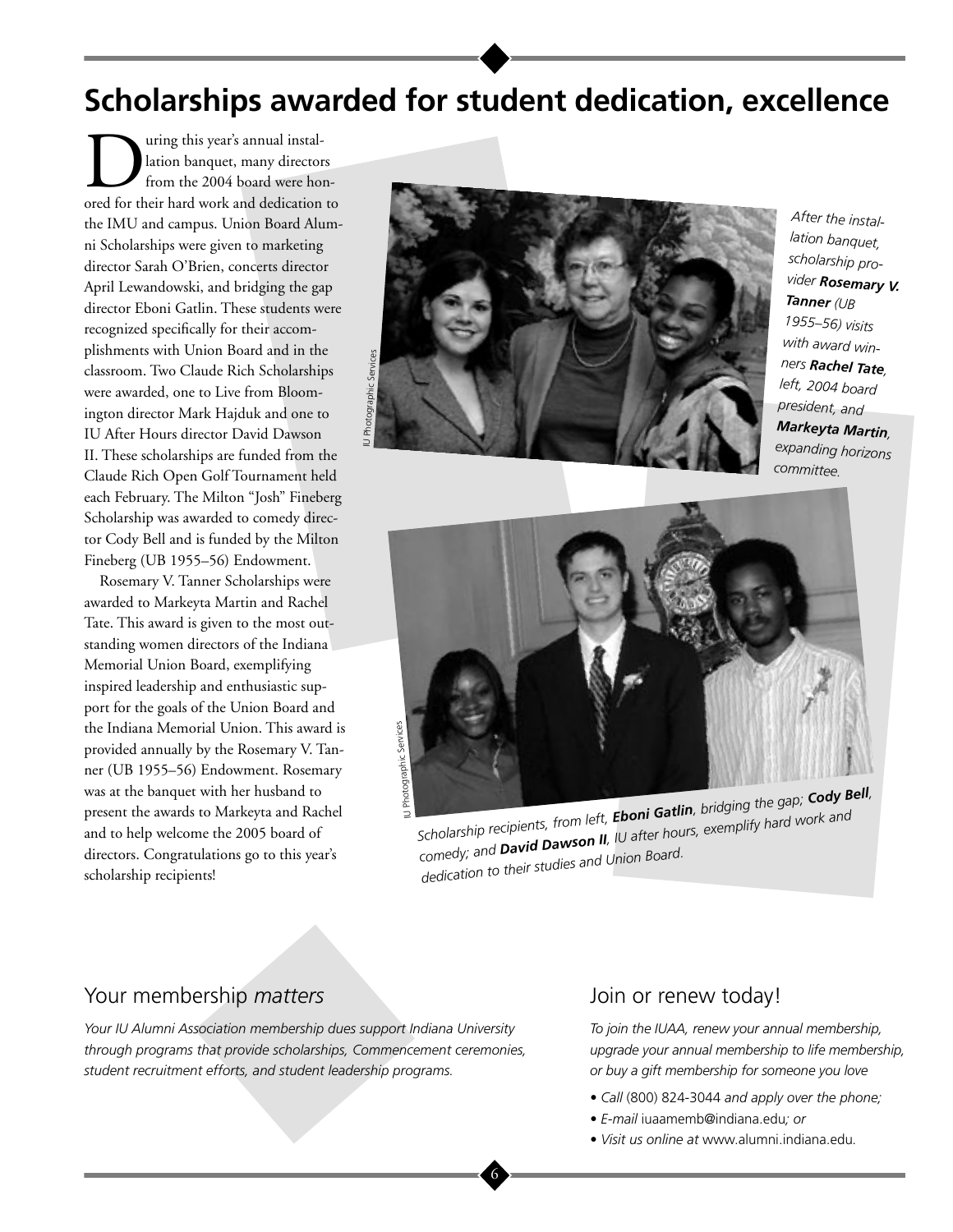### **Alumni Notebook** Before 1970

On May 5, 2004, **Emil C. Beck**, BS'42, and his wife, Betty, celebrated 59 years of marriage. He writes, "I was reminded on our 59th wedding anniversary of the date we met (July 30, 1944) at Jones Beach, Long Island, N.Y. Conversation was opened up by mutual talk on college experiences (hers at Wellesley College). I spoke enthusiastically of my service on the Union Board and my supervision of the music record hour in the lounge. This led to talk of Lewisohn Stadium concerts in Manhattan. These concerts were our first date." He lives in Needham, Mass., and can be reached at bmbecb@aol.com.

**Jean F. (Thiery) Vietor**, BA'55, won Best of Show at the 2003 Indiana Artists Club exhibit for a computer art piece titled "Garden Bits." She illustrated the book *Got Shade*, by Carolyn Harstad (IU Press). Her work can be seen at the Brown County Art Guild, Hoosier Salon Gallery, CCA Gallery, and Jean Vietor Studio by appointment. She lives in Indianapolis.

#### 1970s

**Paul A. Beck**, BA'66, professor of political science at Ohio State University, has been named dean of OSU's College of Social & Behavioral Sciences. In January 2004, OSU named him a Distinguished Scholar. He lives in Columbus, Ohio, and can be reached at beck.9@osu.edu.

#### 1980s

**Cary A. Depel**, BS'85, JD'89, is legal and compliance director for IFX Markets. He lives in London and can be reached at cdepel@ifxmarkets.com.

 $\bullet$   $W$ ayman Adams  $\bullet$  C. Curry Bohm  $\bullet$  Marie Goth  $\bullet$ 

### *IMU home to valuable and meaningful art*

The Indiana Memorial Union is something of a "living" museum, home to a remarkable collection of art and antiques. Started in 1923 when IU students purchased six paintings from artist-in-residence Theodore Clement Steele, the collection now boasts more than 1,200 two- and three-dimensional pieces, including works by distinguished Indiana artists Wayman Adams, C. Curry Bohm, Marie Goth, William Forsyth, and Rudy Pozzati. This collection will be on special display this summer as a complement to several T.C. Steele paintings that were donated to the university. We are fortunate and thankful to have such a beautiful art collection in the IMU.

**Indiana Memorial Union Art Guild**: An initial grant of \$10,000 from the IU Foundation began the IMU Art Guild; all other funds for restoration and preservation are thanks to the support and help of individuals such as yourself. Your support enables us to provide continuous maintenance and repair on these treasures.

Like many things of value, this collection is fragile and needs our constant attention. We hope that these pieces will continue to be a source of enjoyment and inspiration for generations to come.

For information on the benefits of becoming an IMU Art Guild member, contact the IMU director's office at (812) 855-5650.

• William Forsyth • Rudy Pozzati • T.C. Steele •

7

#### 2000s

In 2004, **Tracy A. Beckham**, BA'00, joined Evans & Dixon as an associate in its Workers' Compensation Practice. She represents major insurance carriers and self-insured employers from a variety of industries in workers' compensation and employers' liability cases. The St. Louis resident holds a doctorate of law from Saint Louis University School of Law and has served as an alumni student recruiter for IU.



#### **Newsletter Contributors**

| Gene Fletchall ('32-'34)  IMU      |
|------------------------------------|
| Development Coordinator            |
|                                    |
|                                    |
| <b>Executive Director</b>          |
| Corbin Smyth ('93) IMU Assistant   |
| Director for Activities & Events   |
| Jennifer Parks Activities & Events |
| Office Services Coordinator        |

**Whittenberger Society Advisory Board** *President* Lindy Moss ('48–'49) *Vice President* Darin Messer ('93) *Secretary/Treasurer* Loren Rullman *Board Members* Lisa Brower ('71–'73) Trena Depel ('92–'94) Brent Pieper ('95–'96) Dan Regenold ('77-'78) Julie Rowlas (Hon.'03) Christina Wilkinson Sheley ('95–'96) *Ex Officio* Eugene Fletchall ('32–'34); John Hobson; Corbin Smyth ('93); Keith Johnson ('05); Susan Ashe; Kera McElvain; Thom Simmons; Winston Shindell

#### **IU Alumni Association**

| Ken Beckley  President/CEO             |
|----------------------------------------|
| John D. Hobson  Senior Vice President/ |
| COO                                    |
|                                        |
| <b>Constituent Periodicals</b>         |
|                                        |